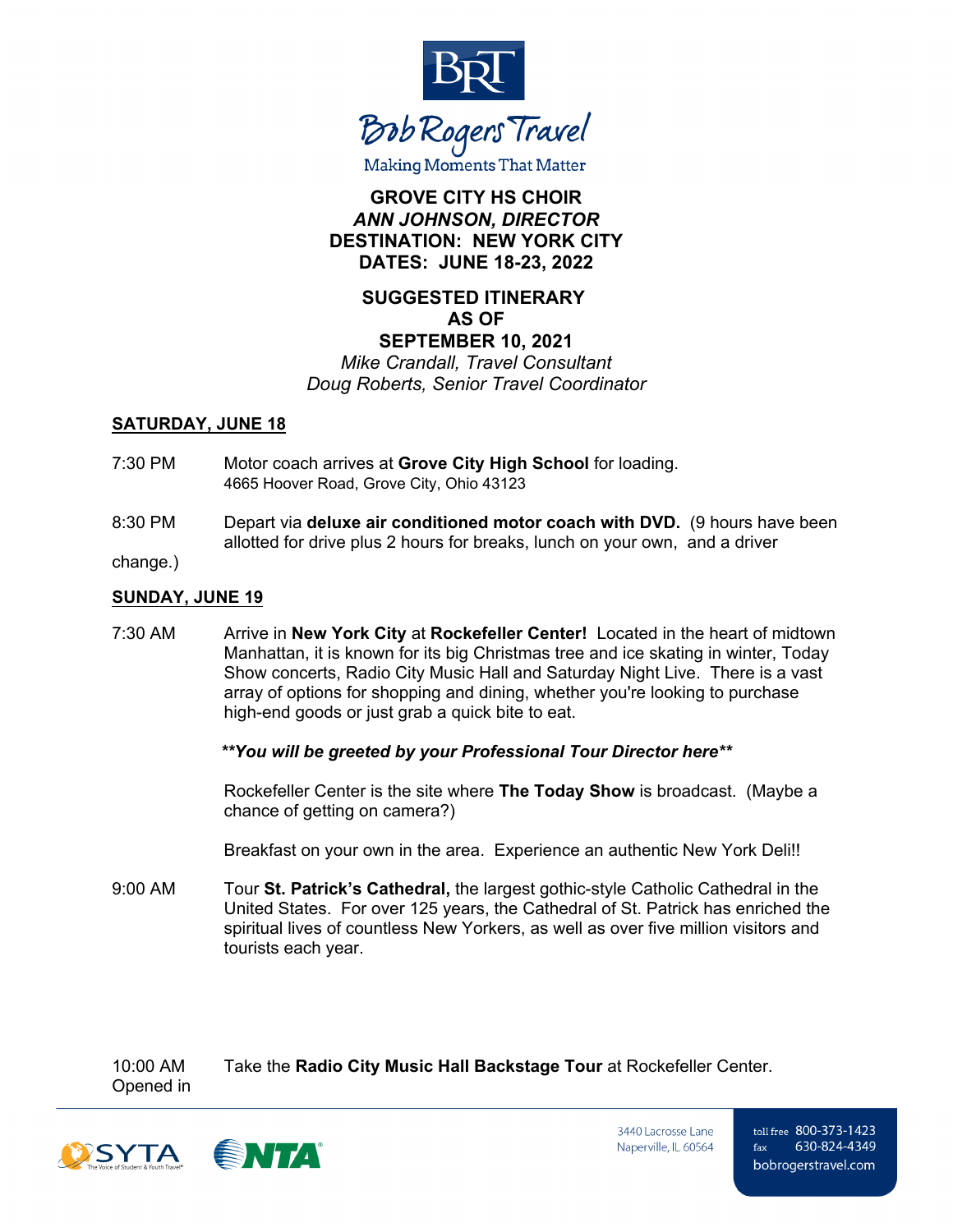

| movie                  | 1932, the largest theater in the US has an opulent Art Deco interior. Once a                                                                                                                                                                                                                             |
|------------------------|----------------------------------------------------------------------------------------------------------------------------------------------------------------------------------------------------------------------------------------------------------------------------------------------------------|
|                        | palace, it now hosts a variety of musical performances and special events, such                                                                                                                                                                                                                          |
| as the<br>tradition.   | Tony Awards and the MTV Video Music Awards. The annual Christmas Show<br>starring the world famous Rockettes, 36 long-legged dancers, is a New York                                                                                                                                                      |
|                        | 1260 Avenue of the Americas                                                                                                                                                                                                                                                                              |
| 1:00 PM<br>great       | Take some time in the <b>Fifth Avenue area</b> to explore the sights and shops in the<br>area. From stores like Louis Vuitton, Tiffany's, Gucci, and Versace, to the<br>NBA Store, and the famous Apple Store, there are enough over-the-top<br>shopping opportunities here to satisfy everyone's taste. |
|                        | Transfer to Grand Central Station for lunch on your own. One of the world's                                                                                                                                                                                                                              |
|                        | rail terminals, is New York's most visited with 500,000 people passing through it<br>daily. It features 15 restaurants and over 40 shops, the New York City Transit<br>Museum and a gourmet food market.<br>42 <sup>nd</sup> Street, between Park & Lexington Avenues                                    |
|                        | Walk to the Gershwin Theater for today's show.                                                                                                                                                                                                                                                           |
| 3:00 PM                | The curtain rises on Wicked (\$75 allotted) at the Gershwin Theater.<br>2 56 West 47th Street                                                                                                                                                                                                            |
| 6:00 PM                | Walk to your hotel to meet the coach and check-in for the evening<br><b>Marriott Marquis (or similar)</b>                                                                                                                                                                                                |
| 7:30 PM                | Enjoy dinner at RIU Theater Buffet.<br>West 46 <sup>th</sup> Street at Eighth Avenue                                                                                                                                                                                                                     |
| 9:30 PM<br>skyscraper, | Experience Top of the Rock, the six-level observatory atop the Art Deco                                                                                                                                                                                                                                  |
|                        | 30 Rockefeller Plaza which offers fantastic 360 degree views of the NYC skyline!<br>30 Rockefeller Plaza                                                                                                                                                                                                 |
| 11:00 PM               | Return to the hotel for the evening.                                                                                                                                                                                                                                                                     |
|                        | 1 Private Security Guard on duty - 10:30 PM-5:30 AM                                                                                                                                                                                                                                                      |

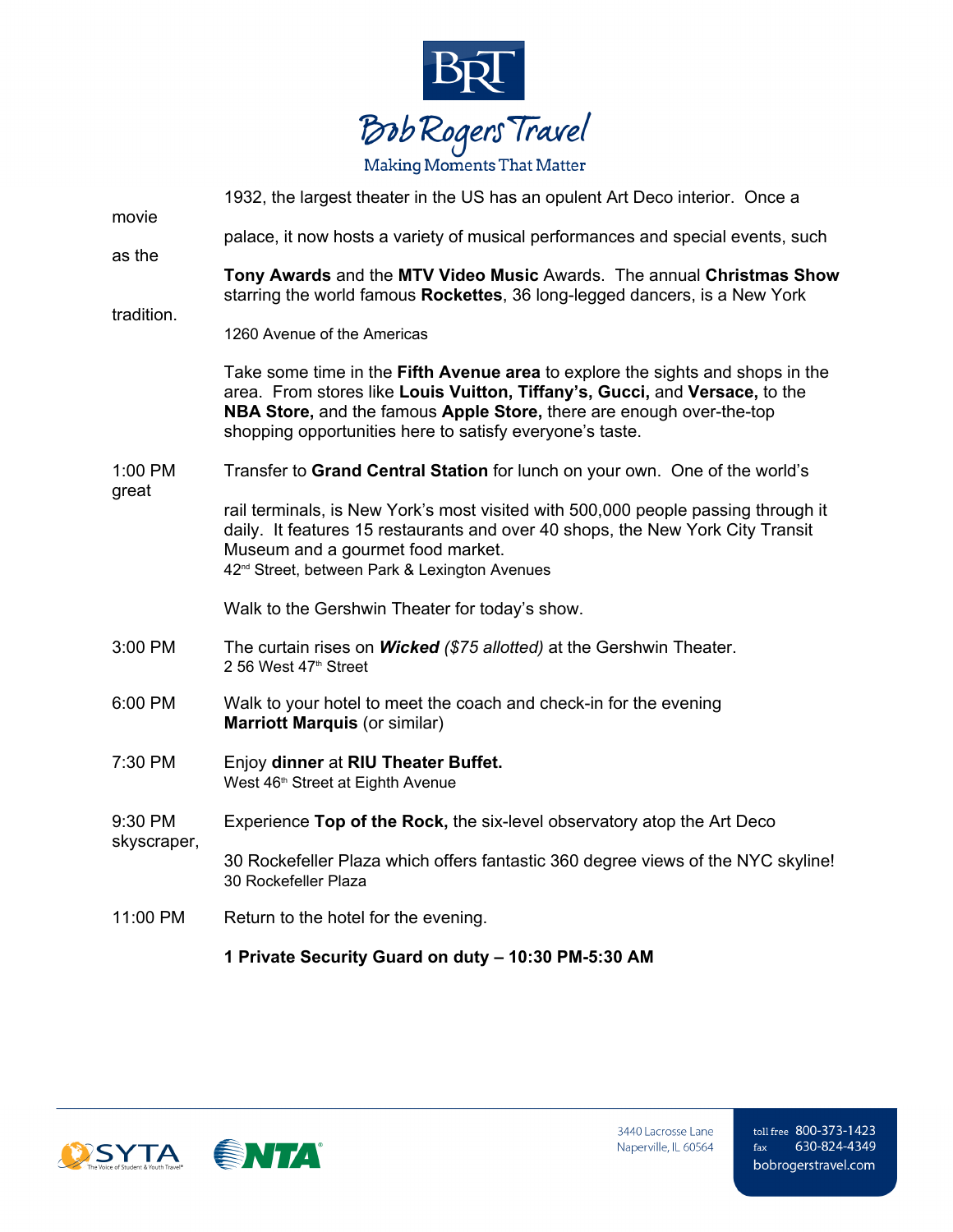

### **MONDAY, JUNE 20**

|                          | \$10 cash back allotted for breakfast in the area.                                                                                                                                                                                             |
|--------------------------|------------------------------------------------------------------------------------------------------------------------------------------------------------------------------------------------------------------------------------------------|
| 9:00 AM<br>the           | Chorus Rehearsal at the Holiday Inn New York City - Midtown/57th Street in                                                                                                                                                                     |
|                          | Grand Ballroom on the Lobby Level (pending scheduling by the festival).<br>440 West 47 <sup>th</sup> Street, between Ninth & Tenth Avenues<br>9:00-11:30 AM Rehearsal with piano                                                               |
| 11:30 AM<br>your<br>one  | Have some time in the Times Square area for souvenir shopping and lunch on                                                                                                                                                                     |
|                          | own. Known as "The Crossroads of the World" and "The Great White Way," it is                                                                                                                                                                   |
|                          | of the most popular commercial intersections in the world! Located in central<br>Manhattan at the junction of Broadway and Seventh Avenue, this popular NYC<br>attraction, is home to top destinations such as <b>Broadway Theaters, ABC's</b> |
| <b>Times</b>             | Square Studios, and the Ed Sullivan Theater (home of the Late Show with                                                                                                                                                                        |
| <b>Stephen</b>           | Colbert).<br>42 <sup>nd</sup> Street & Broadway                                                                                                                                                                                                |
| 2:00 PM                  | Arrive at the Church of St. Paul the Apostle for a performance by the Grove                                                                                                                                                                    |
| <b>City HS</b><br>of the | Choir (pending scheduling). Completed in 1885, St. Paul's in the Mother Church                                                                                                                                                                 |
| Augustus                 | Paulist Fathers. The interior artwork is by American artists John LaFarge,                                                                                                                                                                     |
|                          | Saint-Gaudens, Lumen Winter, Stanford White, and later, William Laurel Harris                                                                                                                                                                  |
| and                      | can be seen throughout the church in its beautiful stained glass windows, murals,<br>and sculptures.<br>405 West 59 <sup>th</sup> Street at Columbus Circle<br>2:30 PM<br><b>Performance</b>                                                   |
| 3:30 PM                  | Return to the hotel to freshen up for tonight's festivities.                                                                                                                                                                                   |
| 5:30 PM                  | Transfer to Chelsea Piers to board your dinner cruise.                                                                                                                                                                                         |
| 6:30 PM                  | Boarding begins.                                                                                                                                                                                                                               |
| 7:00 PM                  | Enjoy your <b>Dinner/DJ Dance Cruise</b> experiencing the New York skyline from the<br>waters of the Hudson River.                                                                                                                             |

Chelsea Piers, Pier 61 at 11<sup>th</sup> Avenue & 21<sup>st</sup> Street

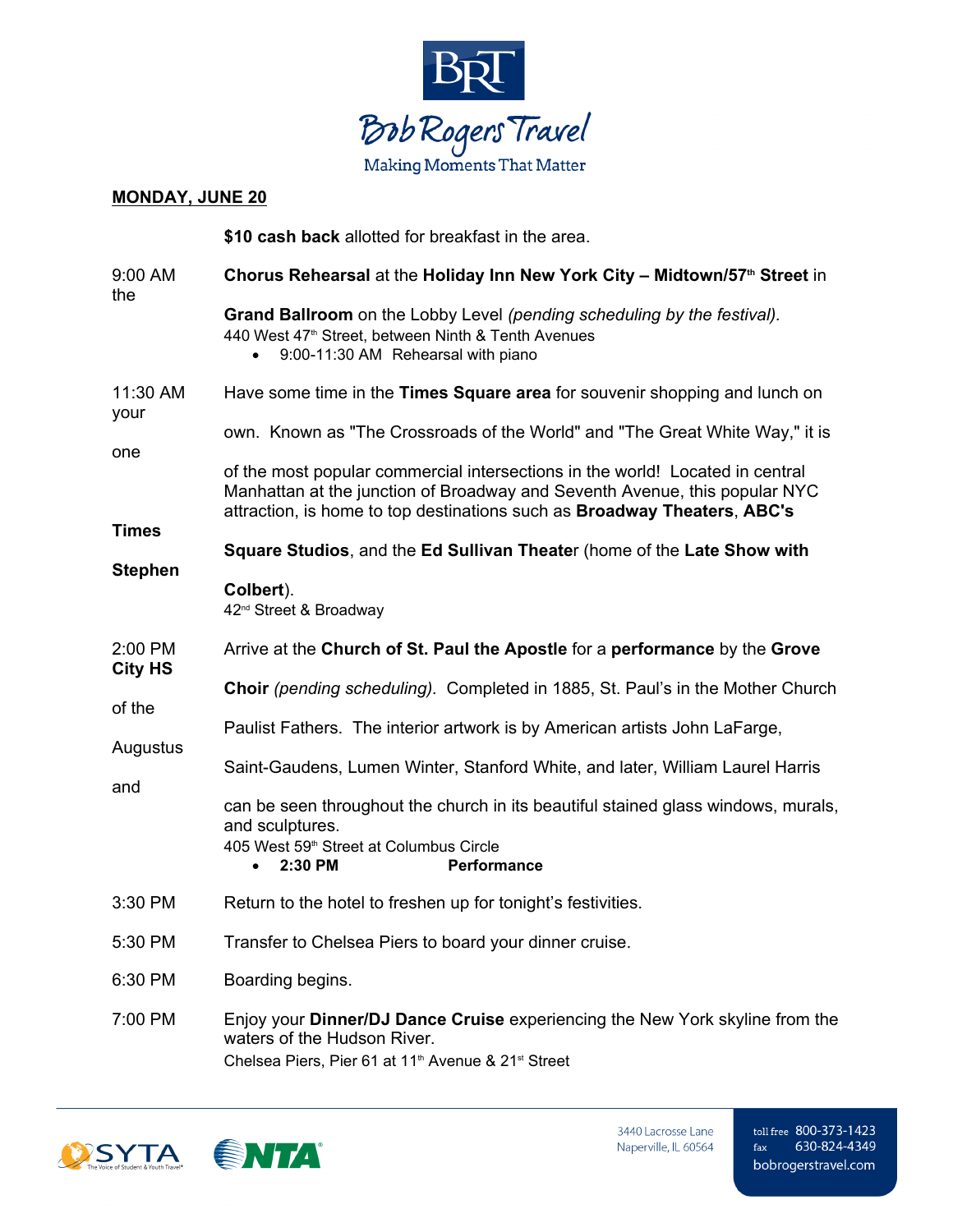

9:30 PM Return to the hotel for the evening.

**1 Private Security Guard on duty – 10:30 PM-5:30 AM**

# **TUESDAY, JUNE 21**

**\$10 cash back** allotted for breakfast in the area.

| 10:00 AM<br><b>Nicely</b> | Experience an exclusive <b>Broadway Workshop</b> with Columbus native, Beth                                                                                                                |
|---------------------------|--------------------------------------------------------------------------------------------------------------------------------------------------------------------------------------------|
| Over                      | Johnson, Broadway cast member of, Chicago, Something Rotten, Bullets                                                                                                                       |
| Award<br>Broadway's       | Broadway, White Christmas, and Spamalot, as well as Sutton Foster, Tony                                                                                                                    |
|                           | winner for Anything Goes and Thoroughly Modern Millie, as well as star of                                                                                                                  |
|                           | Violet, Shrek the Musical, Young Frankenstein, The Drowsy Chaperone,                                                                                                                       |
| Little Women,             | Les Miserables, The Scarlet Pimpernel, Annie, and Grease (arranged by the                                                                                                                  |
| director).                |                                                                                                                                                                                            |
| 12:00 PM                  | Have lunch on your own in the Times Square area.                                                                                                                                           |
| 2:00 PM                   | Chorus Dress Rehearsal at Carnegie Hall (pending scheduling by the festival).<br>161 West 56 <sup>th</sup> Street at Seventh Avenue<br>2:00-3:00 PM<br><b>Dress Rehearsal</b><br>$\bullet$ |
| 4:00 PM                   | Enjoy an Asian dinner at An'nam.<br>234 West 48th Street                                                                                                                                   |
|                           | Following dinner, return to the hotel to change for tonight's performance.                                                                                                                 |
| 7:00 PM                   | The Grove City HS Choir performs at Carnegie Hall (pending scheduling by the<br>festival).<br>881 Seventh Avenue                                                                           |
| 9:30 PM                   | Enjoy your Post Concert Celebration Reception Dinner at the Brassiere                                                                                                                      |
| (arranged by              | the festival company)                                                                                                                                                                      |
| 11:30 PM                  | Return to the hotel for the evening.                                                                                                                                                       |

**1 Private Security Guard on duty – 10:30 PM-5:30 AM**

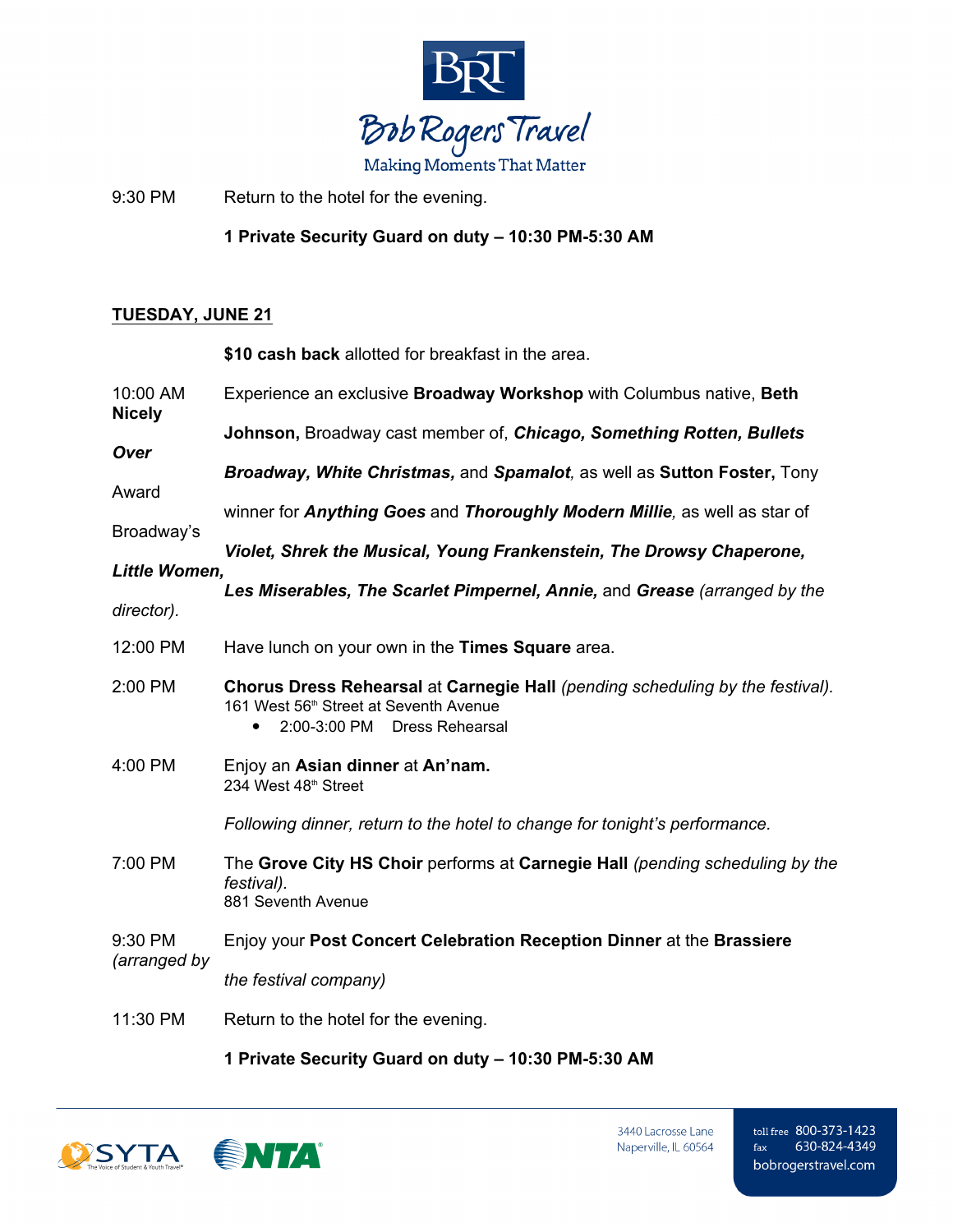

#### **WEDNESDAY, JUNE 22**

|                      | \$10 cash back allotted for breakfast in the area.                                                                                                                                                                                               |
|----------------------|--------------------------------------------------------------------------------------------------------------------------------------------------------------------------------------------------------------------------------------------------|
| 9:00 AM              | Check out of the hotel and load the luggage under the coach.<br>Board your coaches for lower Manhattan and the Financial District.                                                                                                               |
| 10:00 AM<br>features | Visit the National September 11 <sup>th</sup> Memorial and Museum. This 16-acre site                                                                                                                                                             |
| set within           | waterfalls and reflecting pools, each about an acre in size,<br>two enormous                                                                                                                                                                     |
| Memorial             | the footprints of the original twin towers. Its design conveys a spirit of hope and<br>renewal, and creates a contemplative space separate from the usual sights and<br>sounds of a bustling metropolis. With more than More than 400 trees, the |
|                      | Plaza is one of the most eco-friendly plazas ever constructed. The Museum                                                                                                                                                                        |
| serves as            | the country's principal institution concerned with exploring the implications of the<br>events of 9/11, documenting the impact of those events and exploring 9/11's<br>continuing significance.                                                  |
| 12:30 PM             | Following the memorial, explore the Financial District for lunch on your own in the<br>area surrounding the new One World Trade Center, which at 1,776 feet, is<br>America's tallest building, and a brand new New York landmark.                |
| 2:00 PM<br>service,  | Transfer to Brooklyn and Fulton Landing, the site of New York's first ferry                                                                                                                                                                      |
|                      | and one of the best vantage points in the area for taking up-close pictures of the<br>Brooklyn Bridge (the oldest and most famous bridge in New York) sand<br>Manhattan's                                                                        |
|                      | stunning skyline.<br>334 Furman Street, Brooklyn, New York 11201                                                                                                                                                                                 |
| was the              | Take a stroll across the historic <b>Brooklyn Bridge</b> . When completed in 1883, it                                                                                                                                                            |
|                      | largest suspension bridge in the world, and the first to be built of steel. Fabulous                                                                                                                                                             |



3440 Lacrosse Lane Naperville, IL 60564